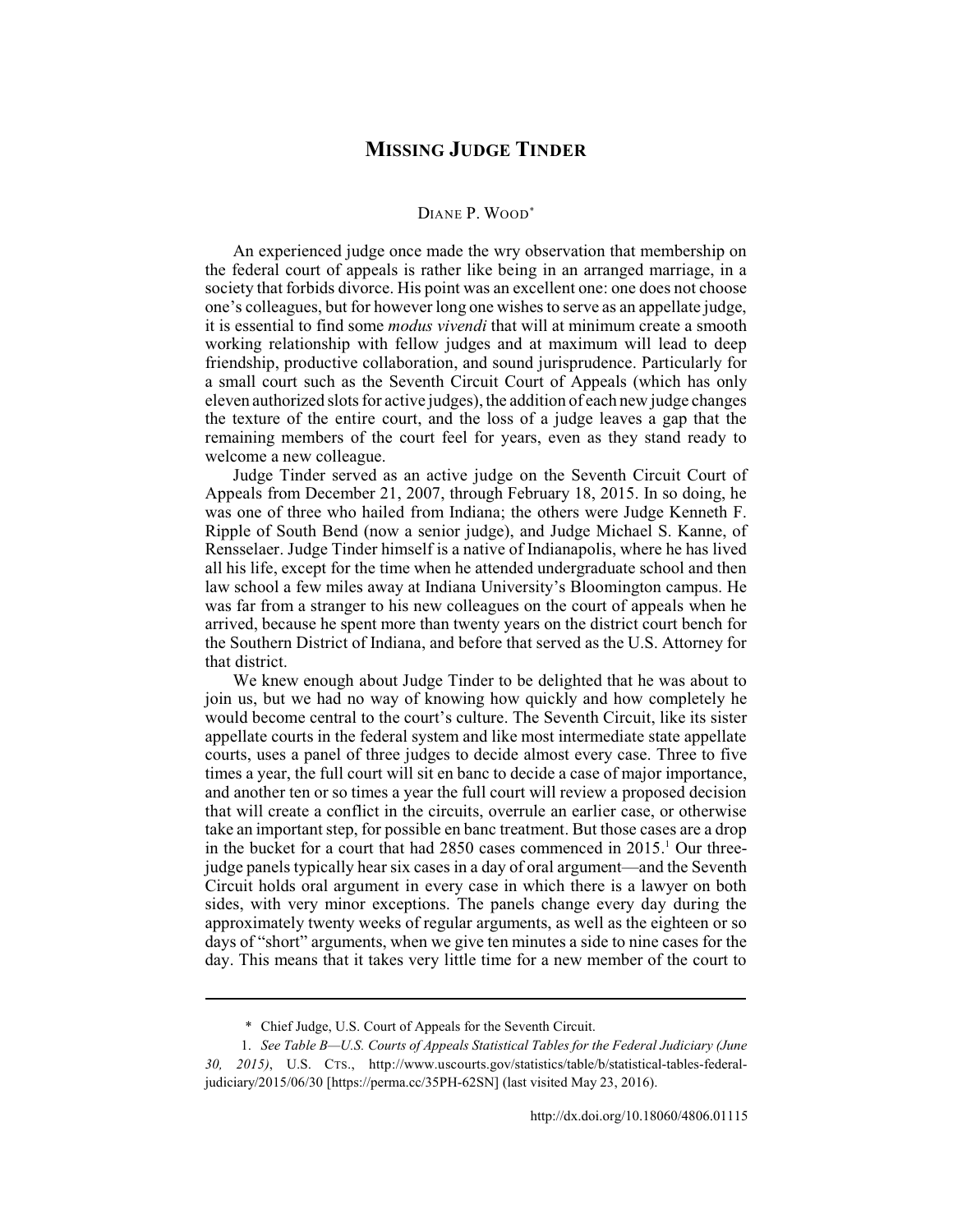take his or her place and begin adding that person's distinctive voice to our deliberations.

When Judge Tinder joined us on the bench and in our conference room, we began to realize what a valuable and altogether wonderful new colleague we had. The ideal judge will keep an open mind with respect to the facts and law of every case; he (in this case) will be thoroughly prepared; he will be courteous not only to the lawyers and parties but also to his fellow judges; he will have a breadth of experience in many areas of the law and thus will be able to contribute to the development of legal doctrine; and he will constantly bear in mind that the litigants before him are real people, who appear either individually or through the companies or other organizations that are the lifeblood of our society. Judge Tinder is all those things and more, and for the seven and a half years of his service on the court of appeals, he inspired us to live up to that example and helped all of us craft well explained, consensus decisions that winners and losers alike could accept.

During the time he was on the Seventh Circuit, Judge Tinder wrote 259 majority opinions (according to Westlaw) for reported, precedential cases. He sat as a panel member on more than a thousand additional cases, if we take into account not only the opinions that wind up in the Federal Reporter, but also the nonprecedential dispositions that make up more than half of our docket now. It is exceedingly difficult to select cases that stand out from this enormous work product, but I will mention just a few.

The first that comes to mind is  $Bloch v$ . Frisholtz,<sup>2</sup> which the court heard en banc in 2009. The question in that case concerned the reach of the Fair Housing Act,<sup>3</sup> in particular to alleged religious and racial discrimination that occurs *after* the purchase of a residence; a second, equally important, question was whether the plaintiffs had alleged intentional discrimination, or merely discriminatory impact from a neutral rule.<sup>4</sup> A panel of the Seventh Circuit, over a dissenting opinion, had held that the complaint failed to state a claim under the Fair Housing Act and that the plaintiffs' evidence showed at most a request for a religious accommodation—relief not required by the statute.<sup>5</sup> The full court granted rehearing en banc and reversed—unanimously—and explained its thinking in an opinion authored by Judge Tinder.<sup>6</sup> Judge Tinder's opinion carefully reviewed several different theories under the statute, rejected one of them, but found that two could go forward.<sup>7</sup> It also took a fresh look at the evidence the plaintiffs presented and, with the benefit of the more thorough arguments presented at the en banc stage, concluded that a rational fact-finder could find intentional discrimination.<sup>8</sup> The opinion is classic Judge Tinder:

8. *Id.* at 785.

<sup>2.</sup> 587 F.3d 771 (7th Cir. 2009) (en banc).

<sup>3.</sup> 42 U.S.C. § 3601 (2012).

<sup>4.</sup> *Bloch*, 587 F.3d at 783-87.

<sup>5.</sup> *Id.* at 775.

<sup>6.</sup> *Id.* at 772.

<sup>7.</sup> *See generally id.*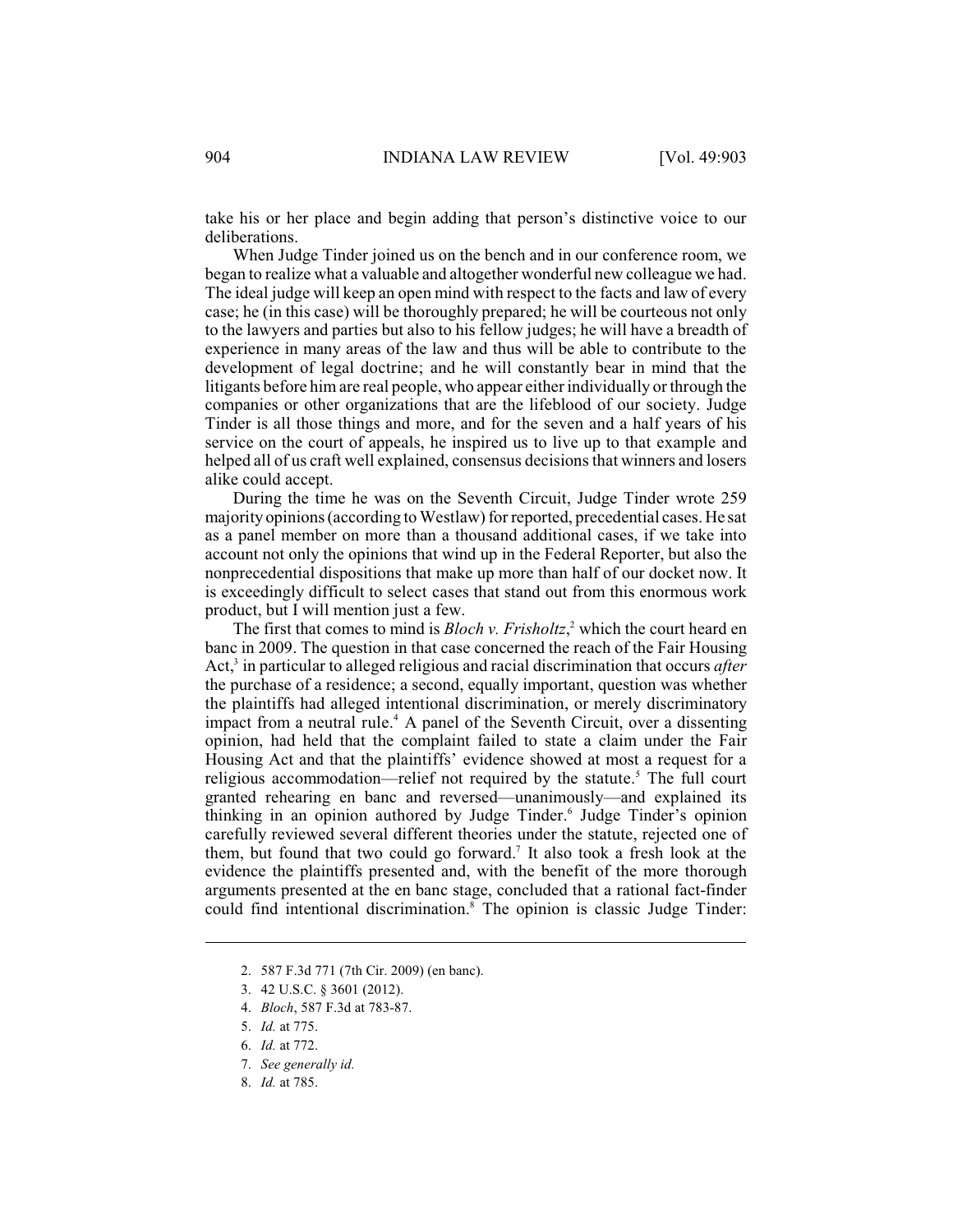careful, thorough, fair to all points of view, and faithful to the procedural and substantive law governing the case.

Another leading case in which Judge Tinder wrote for the court was *Sweeney v. Pence*,<sup>9</sup> which considered the legality of Indiana's 2012 Right-to-Work law. Opponents of the legislation brought an action in federal court in which they asserted that the law was preempted by the National Labor Relations  $Act^{10}$  and violated both the Federal and the Indiana Constitution.<sup>11</sup> These were difficult questions, and so it was not surprising that once again, the panel was split  $2-1$ .<sup>12</sup> Judge Tinder wrote for the majority, explaining its decision to uphold the law.<sup>13</sup> But, as the dissenting judge on that split, I can confirm without qualification that the tone of the discussion in the majority opinion was at the highest professional level. These are difficult questions, and Judge Tinder approached this one with the same calm, respectful demeanor that is so familiar to all lawyers who saw him at the bench, whether in the Southern District of Indiana or at the Seventh Circuit. The best judges can do when confronted with the hardest cases is to explain as carefully as possible why each one thinks that the law dictates the result the judge favors. That is what Judge Tinder did in *Sweeney*, because that is what he did in every case.

It would be meaningless to try to pigeonhole him on some kind of political "conservative-to-liberal" spectrum, precisely because it was the law that drove his decisions, not personal preferences. This man, appointed to the district court bench by President Ronald Reagan and to the Seventh Circuit by President George W. Bush, decided in *Shan Zhu Qiu v. Holder*<sup>14</sup> that an Immigration Judge had wrongly concluded that a Chinese man who was seeking asylum in the United States lacked a well-founded fear of persecution in China on account of his practice of Falun Gong. As Judge Tinder pointed out, "Falun Gong is strictly prohibited by the Chinese government," and its practitioners face "arrest, detention, and imprisonment."<sup>15</sup> "Asylum," he wrote, "exists to protect people from having to return to a country and conceal their beliefs."<sup>16</sup> The panel therefore granted Qiu's petition for review and remanded for further proceedings.<sup>17</sup>

In *Hendrickson v. Cooper*,<sup>18</sup> the court had an unfortunately typical prisonviolence case before it. A practically crippled inmate, Vernon Hendrickson, was brutally assaulted in the housing unit by a guard, Cooper.<sup>19</sup> As Judge Tinder

- 13. *Id.* at 657-71.
- 14. 611 F.3d 403 (7th Cir. 2010).
- 15. *Id.* at 404, 407.
- 16. *Id.* at 408.
- 17. *Id.* at 409.
- 18. 589 F.3d 887 (7th Cir. 2009).
- 19. *Id.* at 889.

<sup>9.</sup> 767 F.3d 654 (7th Cir. 2014).

<sup>10.</sup> 29 U.S.C. § 151 (2012).

<sup>11.</sup> *Sweeney*, 767 F.3d at 657.

<sup>12.</sup> *Id.*